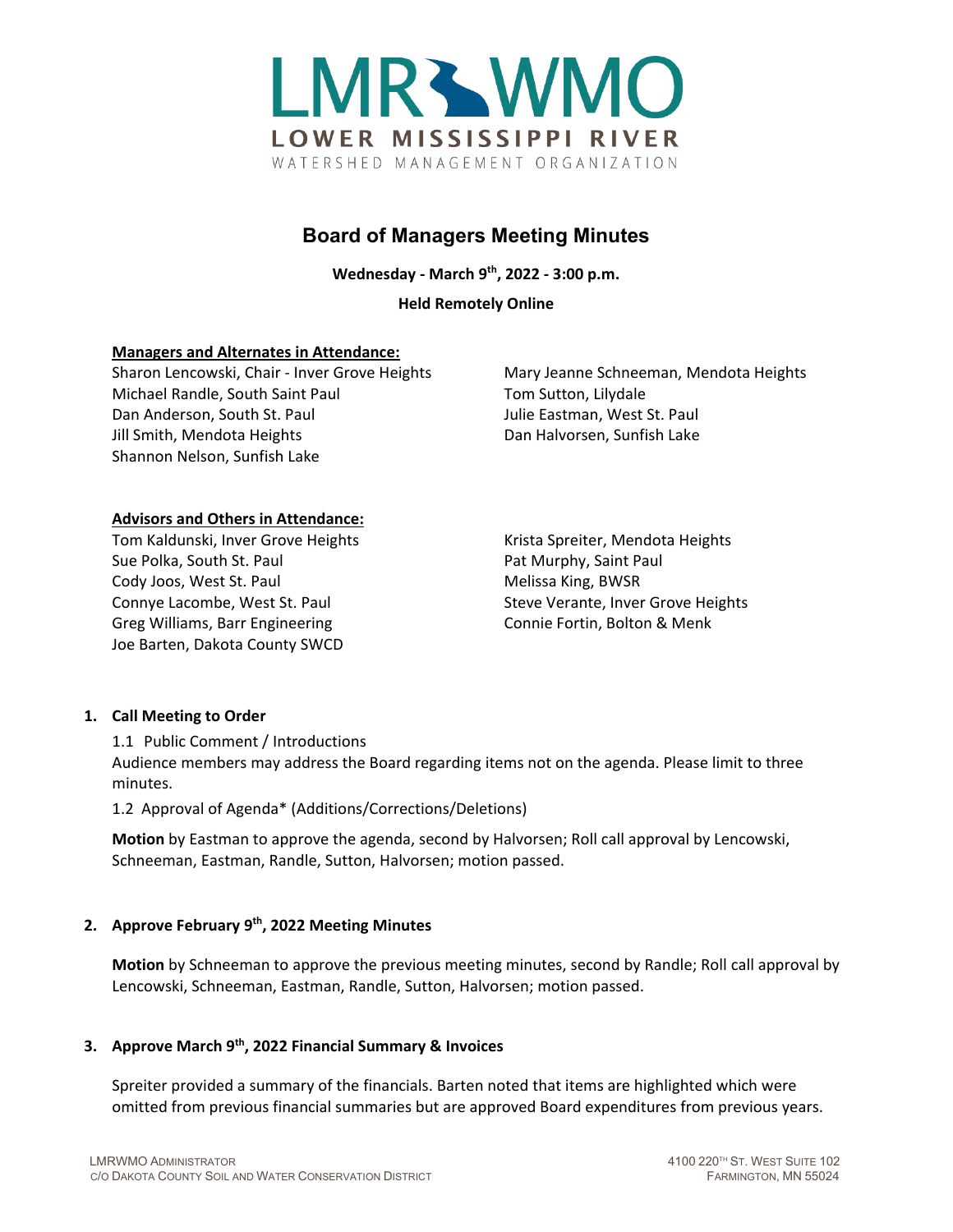**Motion** by Eastman to approve the financial summary, second by Halvorsen; Roll call approval by Lencowski, Schneeman, Eastman, Randle, Sutton, Halvorsen; motion passed.

**Motion** by Sutton to approve the amended budget as shown, second by Randle; Roll call approval by Lencowski, Schneeman, Eastman, Randle, Sutton, Halvorsen; motion passed.

## **4. Review of City of Mendota Watershed Management Plan**

Barten provided background on the City of Mendota and its request for Local Water Plan Review. Kaldunski noted Mendota may not be part of the WMO due to their history of opting out of the now obsolete Gun Club WMO.

**Motion** by Halvorsen to direct Barr Engineering to review the plan for conformance with the LMRWMO Watershed Plan requirements and provide a summary to the LMRWMO Board, second by Sutton; Roll call approval by Lencowski, Schneeman, Eastman, Randle, Sutton, Halvorsen; motion passed.

# **5. Authorize Execution of Grant Agreement for the Seidls Lake Shoreline Restoration**

Barten explained the difference in allowable reimbursable grant costs vs. the SWCD billable rate for work towards the grant, which will be around \$34/hour for time spent by the Administrator on grant coordination and reporting, as outlined in the memo included in the packet. He noted that the WMO will need to make up the difference, which would be around \$5,000 and can be budgeted for in future years when the project is being implemented.

**Motion** by Eastman to authorize the Board Chair and Administrator to sign the grant agreement with the MN Department of Natural Resources for the Seidls Lake Shoreline Restoration project, second by Schneeman; Roll call approval by Lencowski, Schneeman, Eastman, Randle, Sutton, Halvorsen; motion passed.

**Motion** by Eastman to authorize the Board Chair to sign an agreement with the Cities of South St. Paul and Inver Grove Heights outlining the Cities commitment of \$75,000 in matching grant funds for the Seidls Lake Shoreline Restoration project, second by Sutton; Roll call approval by Lencowski, Schneeman, Eastman, Randle, Sutton, Halvorsen; motion passed.

# **6. Approval of Scope of Work and Execution of Agreement with Bolton & Menk**

**Motion** by Halvorsen to authorize the Board Chair to sign an agreement with Bolton & Menk as outlined in the scope of work, second by Schneeman; Roll call approval by Lencowski, Schneeman, Eastman, Randle, Sutton, Halvorsen; motion passed.

# **7. Approval of Scope of Work and Execution of Agreement with Young Environmental Consulting**

**Motion** by Halvorsen to authorize the Board Chair to sign an agreement with Young Environmental Consulting as outlined in the scope of work, second by Eastman; Roll call approval by Lencowski, Schneeman, Eastman, Randle, Sutton, Halvorsen; motion passed.

Kaldunski suggested considering a coloring contest or print material creation for teachers to utilize for youth water resources engagement.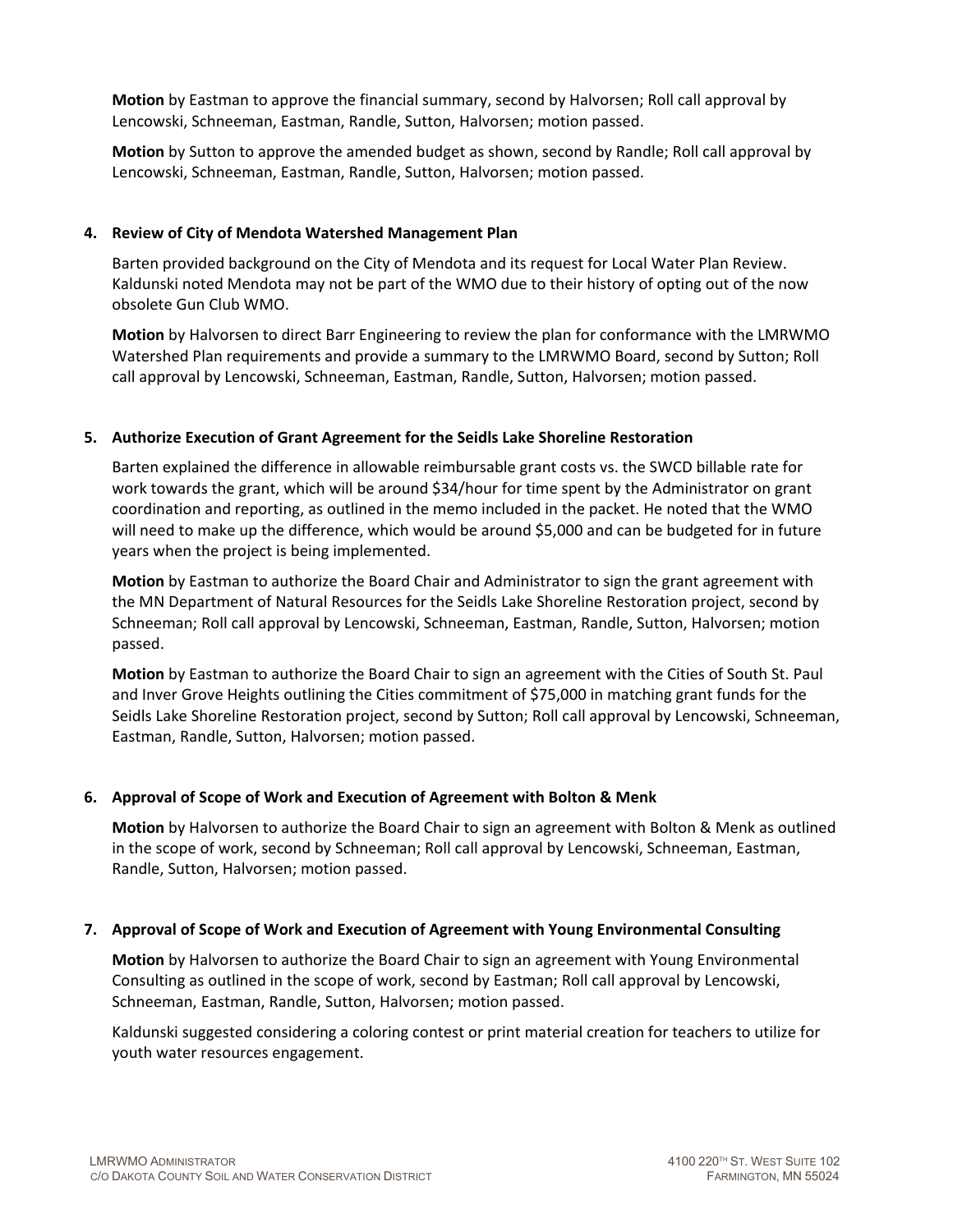#### **8. Volunteer Water Monitoring Plan for 2022 and Authorize Execution of Agreement with Met Council**

Barten summarized the information in the packet and outlined the proposed plan for water monitoring within the LMRWMO and the results of monitoring from 2021.

**Motion** by Eastman to authorize the Administrator to sign an agreement with the Metropolitan Council for water monitoring through the Citizen Assisted Monitoring Program for the waterbodies and frequency as shown in the packet, second by Schneeman; Roll call approval by Lencowski, Schneeman, Eastman, Randle, Sutton, Halvorsen; motion passed.

### **9. Authorize Execution of Illicit Discharge Video Agreement with Bolton & Menk**

**Motion** by Schneeman to authorize the Board Chair to sign an agreement with Bolton & Menk for participation in the Illicit Discharge Video project as described in the scope of work, second by Randle; Roll call approval by Lencowski, Schneeman, Eastman, Randle, Sutton, Halvorsen; motion passed.

Kaldunski asked if diatom blooms could be addressed in the video and Barten replied that he will share that request with the consultant.

#### **10. Review Proposed Revisions to Water Quality Performance Standards**

Williams and Barten summarized the information in the packet. At the direction of the Board in January, Barr staff and the Administrator coordinated with Member City staff to obtain feedback on potential changes to water quality performance standards prior to drafting revisions. The revised standards were also discussed by the Technical Advisory Committee at their last meeting.

Murphy noted that the intent is to be consistent with MS4 requirements and therefore requested referencing the MS4 permit requirements applicable to each specific City vs. specific volume requirements because the Saint Paul MS4 permit requirements are different than other Cities. Williams noted that they will add language to note that Cities may follow MS4 requirements if they conflict with LMRWMO requirements. Kaldunski asked that the document is clear that Cities may have stormwater quality or quantity requirements more stringent than those shown.

**Motion** by Randle to approve the revisions to the LMRWMO water quality performance standards and incorporate them into the plan update as proposed, and designate Lake Augusta and Thompson Lake as Regulatory Waterbodies, second by Schneeman; Roll call approval by Lencowski, Schneeman, Eastman, Randle, Sutton; motion passed.

#### **11. Determine Board Meeting Schedule for Remainder of 2022**

The Board last decided in January 2022 to meet remotely through March and then re-evaluate. Barten asked the Boards preference in meeting in person vs. remotely for the April meeting and the remainder of 2022. Schneeman offered for Mendota Heights to host the April and May Board meetings.

**Motion** by Randle to meet in person for the remainder of 2022 with socially distanced tables and seating, second by Schneeman; Roll call approval by Lencowski, Schneeman, Eastman, Randle, Sutton; motion passed.